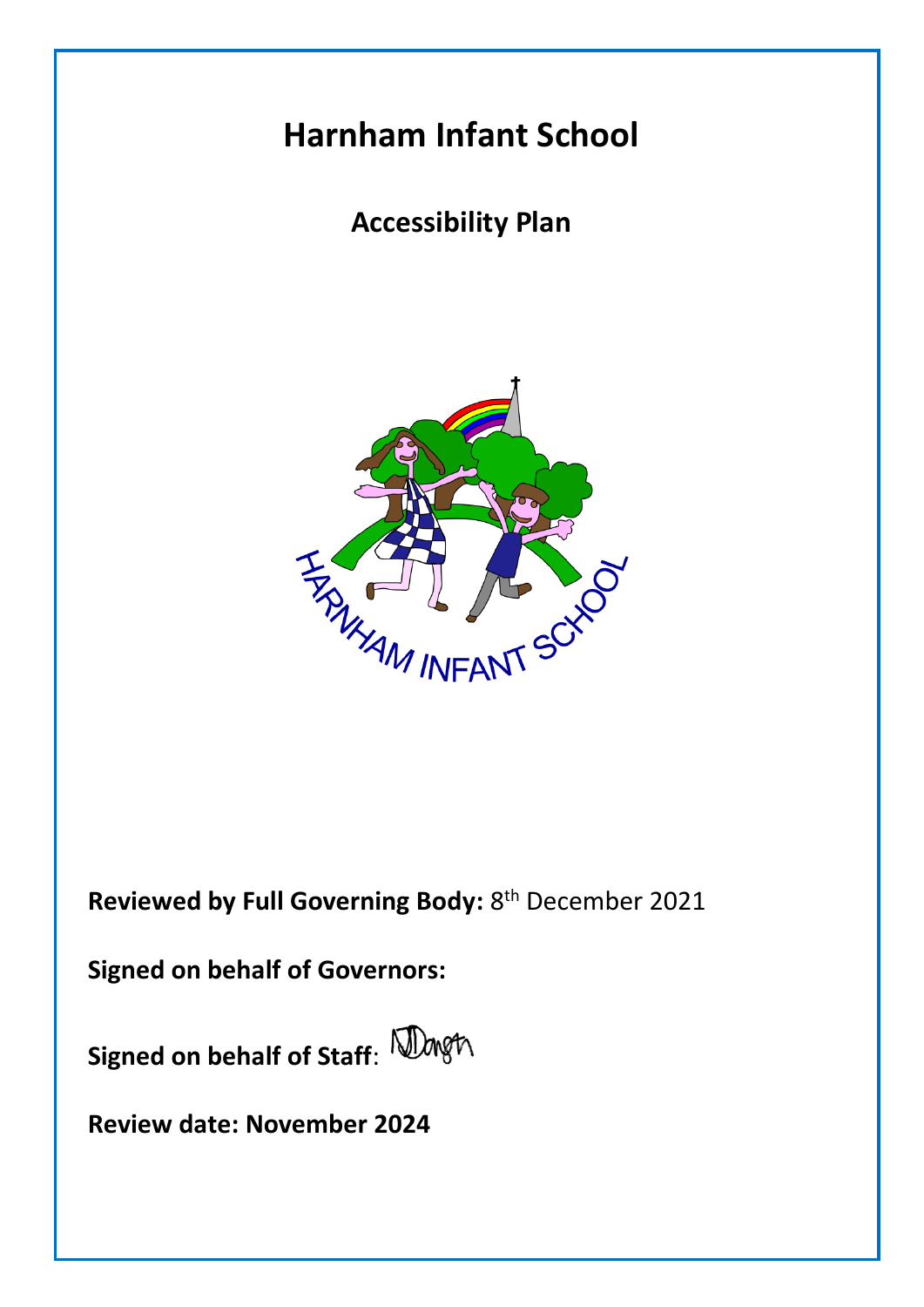#### **Contents**

#### **1. Aims**

Schools are required under the Equality Act 2010 to have an accessibility plan. The purpose of the plan is to:

- Increase the extent to which disabled children can participate in the curriculum
- Improve the physical environment of the school to enable disabled children to take better advantage of education, benefits, facilities and services provided
- Improve the availability of accessible information to disabled children

Our school aims to treat all its children fairly and with respect. This involves providing access and opportunities for all children without discrimination of any kind.

At Harnham Infant School, we are committed to providing a fully accessible environment which values and includes all children, parents and visitors regardless of their education, physical, sensory, spiritual, emotional and cultural needs. We are committed to challenging negative attitudes about disability and accessibility and to developing a culture of awareness, tolerance and inclusion by taking positive action in the spirit of the Equality Act 2010.

The school vision for all children is: *Harnham Infant School is a happy and caring place where we value and support the uniqueness of every child, take account of diversity and promote equality and inclusion, to enable all to succeed.*

The plan will be made available online on the school website, and paper copies are available upon request.

Our school is also committed to ensuring staff are trained in equality issues with reference to the Equality Act 2010, including understanding disability issues.

The school supports any available partnerships to develop and implement the plan.

Our school's complaints procedure covers the accessibility plan. If you have any concerns relating to accessibility in school, this procedure sets out the process for raising these concerns.

We have included a range of stakeholders in the development of this accessibility plan, including children, parents, staff and governors of Harnham Infant School.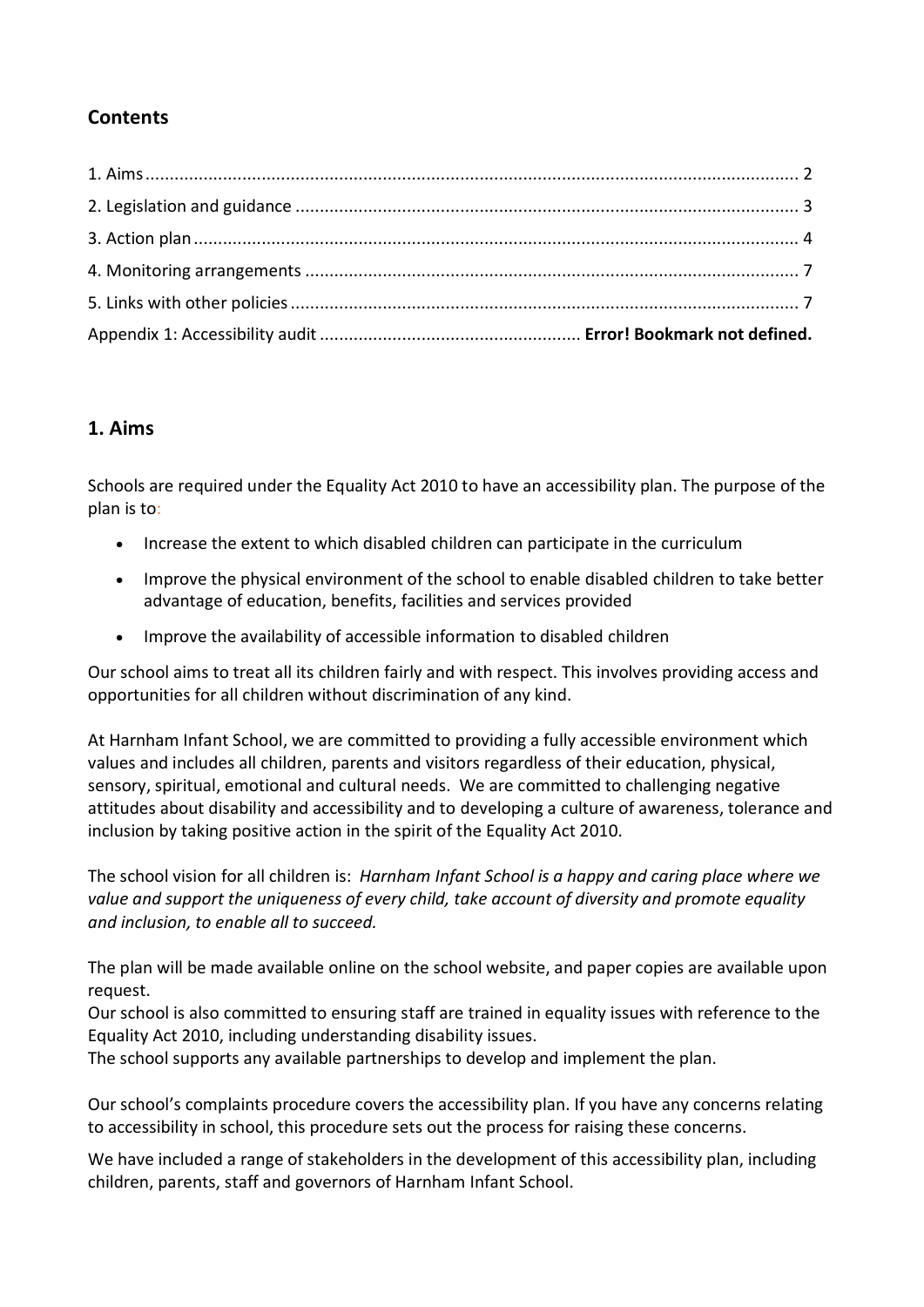## **2. Legislation and guidance**

This document meets the requirements of [schedule 10 of the Equality Act 2010](http://www.legislation.gov.uk/ukpga/2010/15/schedule/10) and the Department for Education (DfE) [guidance for schools on the Equality Act 2010.](https://www.gov.uk/government/publications/equality-act-2010-advice-for-schools)

The Equality Act 2010 defines an individual as disabled if he or she has a physical or mental impairment that has a 'substantial' and 'long-term' adverse effect on his or her ability to undertake normal day to day activities.

Under the [Special Educational Needs and Disability \(SEND\) Code of Practice](https://www.gov.uk/government/publications/send-code-of-practice-0-to-25), 'long-term' is defined as 'a year or more' and 'substantial' is defined as 'more than minor or trivial'. The definition includes sensory impairments such as those affecting sight or hearing, and long-term health conditions such as asthma, diabetes, epilepsy and cancer.

Schools are required to make 'reasonable adjustments' for pupils with disabilities under the Equality Act 2010, to alleviate any substantial disadvantage that a disabled pupil faces in comparison with non-disabled pupils. This can include, for example, the provision of an auxiliary aid or adjustments to premises.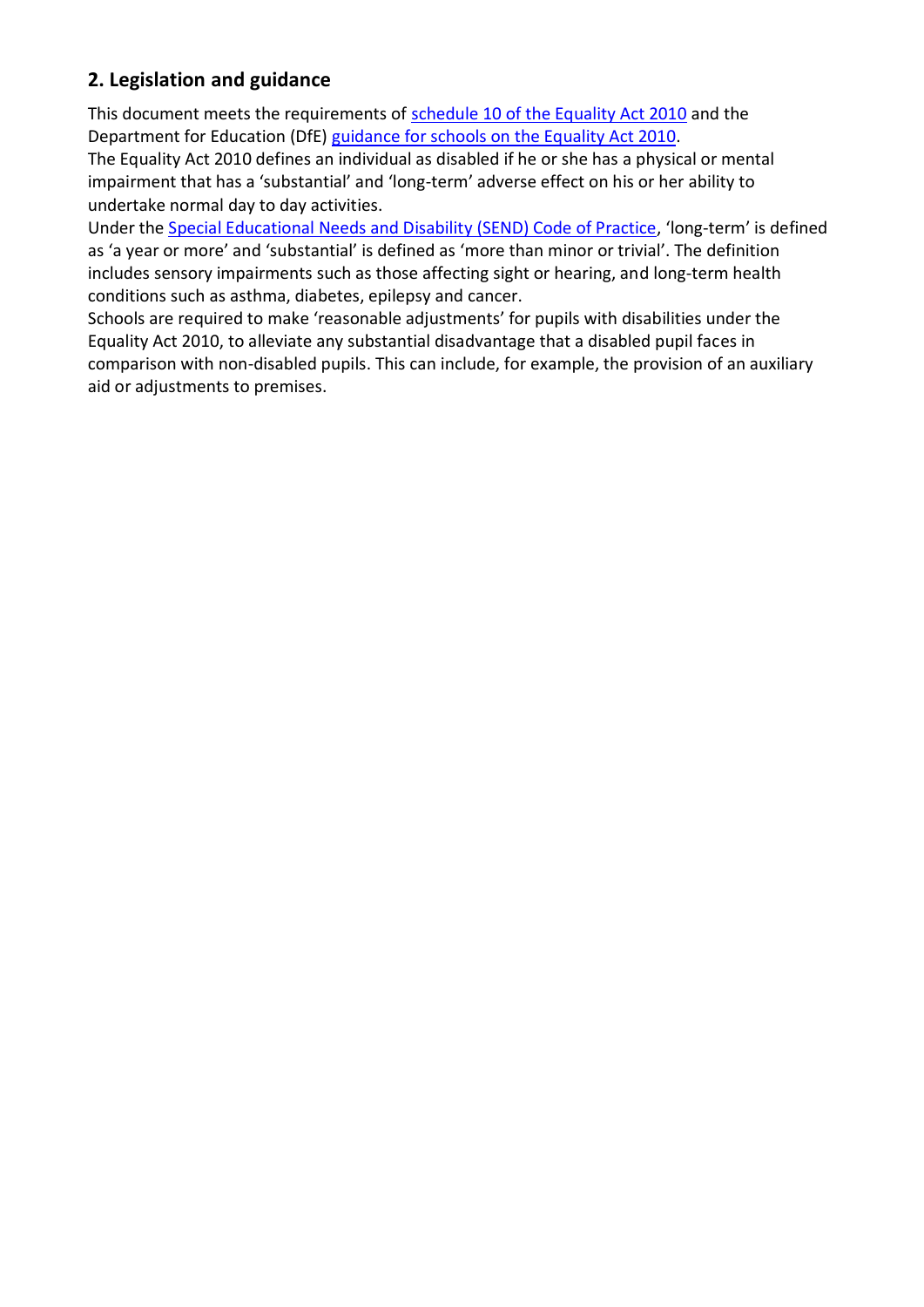## **3. Action plan 2021-2024**

This action plan sets out the aims of our accessibility plan in accordance with the Equality Act 2010.

| Aim                                                                       | <b>Objectives</b><br>State short, medium and long-term<br>objectives                                                                                                            | <b>Actions to be taken</b>                                                                                                                                                                                                                                                        | Person<br>responsible | Date to<br>complete<br>actions by | <b>Success criteria</b>                                                                                                                                                                                                                         |
|---------------------------------------------------------------------------|---------------------------------------------------------------------------------------------------------------------------------------------------------------------------------|-----------------------------------------------------------------------------------------------------------------------------------------------------------------------------------------------------------------------------------------------------------------------------------|-----------------------|-----------------------------------|-------------------------------------------------------------------------------------------------------------------------------------------------------------------------------------------------------------------------------------------------|
| Increase access<br>to the curriculum<br>for children with<br>a disability | To respond to the needs of the children<br>and provide training for teachers and<br>support staff on different aspects of SEND.                                                 | Review the needs of all children<br>with specific needs and provide<br>relevant training.                                                                                                                                                                                         | P                     | February 2022                     | All staff trained and confident<br>with issues linked to<br>accessibility and inclusively with<br>regards to accessing the<br>curriculum. We recognise this<br>is an on-going process and that<br>needs and expertise will change<br>with them. |
|                                                                           | All extra-curricular activities, including<br>clubs and trips / visits are planned to<br>ensure they are accessible to all children.                                            | Review all out of school provision<br>to ensure compliance with<br>legislation.                                                                                                                                                                                                   | LP / AH               | Review termly and<br>annually     | All children are able to<br>participate in all extra-curricular<br>activities.                                                                                                                                                                  |
|                                                                           | Classrooms are optimally organised and<br>accessible for children and appropriate<br>equipment is provided to promote the<br>participation and independence of all<br>children. | For children who need it,<br>additional equipment provided<br>such as specialist seating, ear<br>defenders, coloured overlays,<br>pencil grips, sensory aids etc. In<br>addition, each class to have a 'kit'<br>of additional resources that may<br>support children when needed. | <b>LP</b>             | November 2021<br>and ongoing      | Needs of all learners met to<br>enable them to access the<br>curriculum. We recognise this is<br>an ongoing process and that<br>needs can change over time.                                                                                     |
|                                                                           | Ensure the school develops children's and<br>parent's awareness of disability and<br>equality issues, including training for staff<br>where appropriate.                        | Training booked for teaching staff<br>on 'No Outsiders'. School work to<br>having a No Outsiders culture.<br>Ensure resources used for                                                                                                                                            | ND / LP / NA          | July 2022 and<br>ongoing          | Community will benefit by<br>having a more inclusive school<br>and social environment.                                                                                                                                                          |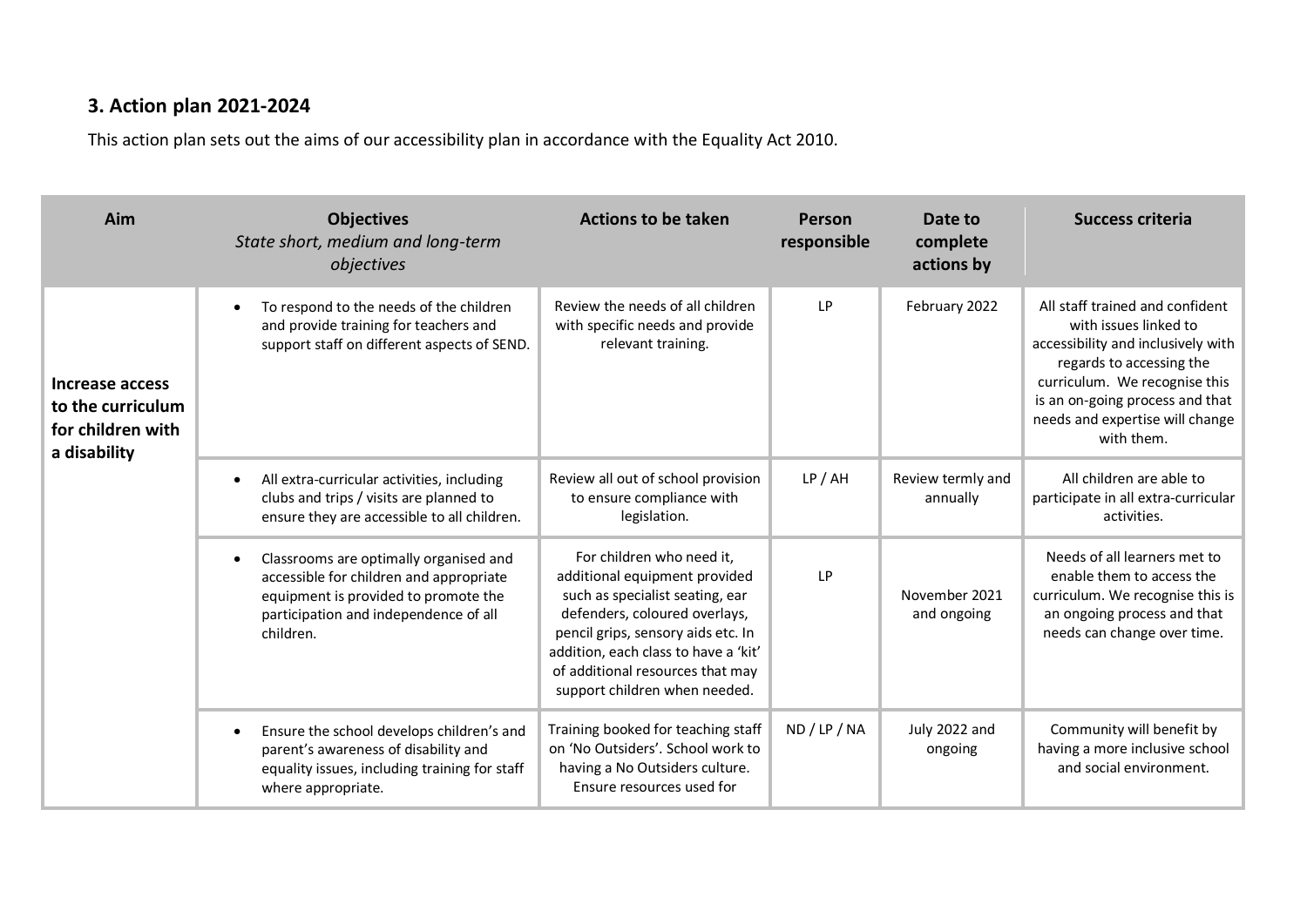|                                                                                            |                                                                                                                                                                                                                                                                                                                                                                 | children reflect an inclusive<br>culture.                                                                                                                                          |                         |                               |                                                                                                                                                                                                                |
|--------------------------------------------------------------------------------------------|-----------------------------------------------------------------------------------------------------------------------------------------------------------------------------------------------------------------------------------------------------------------------------------------------------------------------------------------------------------------|------------------------------------------------------------------------------------------------------------------------------------------------------------------------------------|-------------------------|-------------------------------|----------------------------------------------------------------------------------------------------------------------------------------------------------------------------------------------------------------|
|                                                                                            | Access arrangements to meet individual<br>needs when taking tests etc will be<br>applied for and support provided when<br>required.                                                                                                                                                                                                                             | SENDCo and Headteacher will<br>ensure appropriate testing and<br>reports are provided in order to<br>apply for access arrangements                                                 | LP<br>ND.               | Feb-March 2022<br>and ongoing | All children will have their<br>individual needs met and school<br>will attempt to remove any<br>barriers to children achieving<br>their full potential.                                                       |
|                                                                                            |                                                                                                                                                                                                                                                                                                                                                                 |                                                                                                                                                                                    |                         |                               |                                                                                                                                                                                                                |
| Improve the<br>delivery of<br>information to<br>children /<br>parents with a<br>disability | Availability of written information e.g.<br>school newsletters or hand outs in<br>alternative formats to aid understanding,<br>e.g larger print, simplified or video<br>messages.                                                                                                                                                                               | Promote the availability of<br>publications in different formats<br>for those that require it.                                                                                     | <b>LP</b>               | <b>July 2022</b>              | School able to deliver<br>information to all children and<br>parents.                                                                                                                                          |
|                                                                                            | Review documentation with a view of<br>ensuring accessibility for pupils with visual<br>impairment.                                                                                                                                                                                                                                                             | Contact services and parents to<br>get advice on different formats.                                                                                                                | <b>ND</b>               | <b>July 2022</b>              | Delivery of school information<br>to pupils and parents with<br>visual difficulties improved.                                                                                                                  |
|                                                                                            | Collect data from parents about children's<br>needs, seeking regular updates as<br>necessary so that appropriate provision<br>can be made. Encourage open<br>communication with parents regarding<br>their own abilities to access information<br>so that they can always be kept informed<br>about school issues in timely, sensitive<br>and appropriate ways. | Regular parents evenings, SEN<br>reviews, telephone calls and<br>emails. Seeking updated<br>information at regular intervals.<br>Gathering new pupil data upon<br>entry to school. | ND / LP /<br>admin team | January 2022 and<br>ongoing   | Parents will all feel informed<br>regarding their children's<br>progress and events happening<br>at school, with an increased<br>confidence in being involved<br>and contributing to their child's<br>journey. |
|                                                                                            |                                                                                                                                                                                                                                                                                                                                                                 |                                                                                                                                                                                    |                         |                               |                                                                                                                                                                                                                |
| <b>Improve and</b><br>maintain access                                                      | Ensure that all areas of the school building<br>and grounds are accessible for all children<br>and adults and to continue to improve the<br>access of the physical environment for all.                                                                                                                                                                         | Audit of school buildings and<br>grounds, focussing on access.<br>Health and safety committee to<br>check accessibility.                                                           | LP<br>H&S<br>committee  | February 2022                 | School building and grounds<br>accessible to all.                                                                                                                                                              |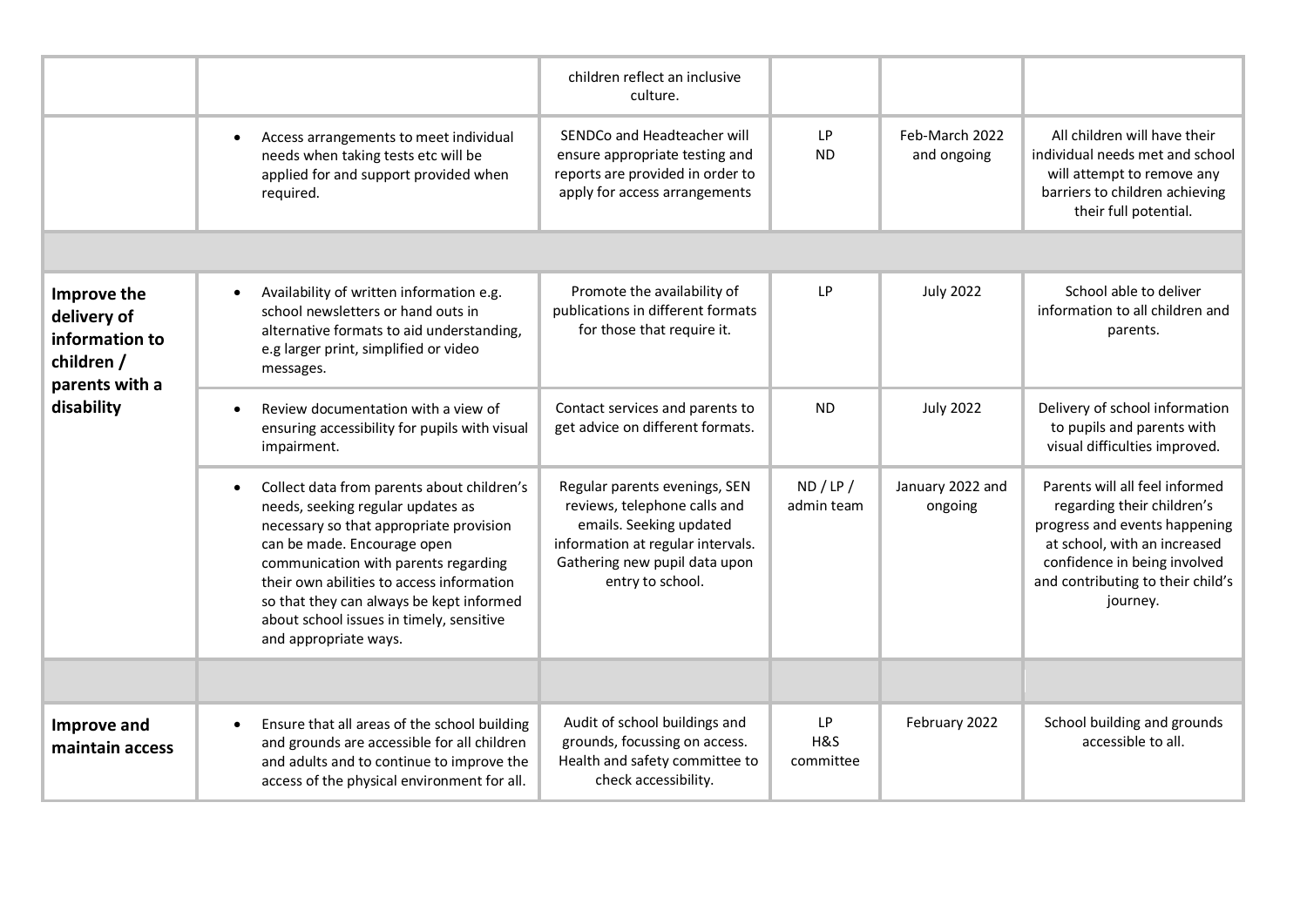| to the physical<br>environment | Ensure that all learning environments are<br>well resourced, well organised and<br>accessible to all children.                                                                                       | Audit of classroom environments<br>as part of learning walks and<br>SEND monitoring.                                                                                                                | LP.       | February 2022 and<br>ongoing | Children will show ownership of<br>their learning and environment<br>and know where to access<br>resources that they need to<br>support learning.         |
|--------------------------------|------------------------------------------------------------------------------------------------------------------------------------------------------------------------------------------------------|-----------------------------------------------------------------------------------------------------------------------------------------------------------------------------------------------------|-----------|------------------------------|-----------------------------------------------------------------------------------------------------------------------------------------------------------|
|                                | Improve the quality of provision for<br>children with sensory needs.                                                                                                                                 | Provide a tranquil area where<br>children who suffer from over<br>stimulation can go when needed.<br>Liaison with relevant services for<br>advice regarding provision e.g.<br>Occupational Therapy. | LP        | <b>July 2022</b>             | The school meets the needs of<br>children with sensory needs.                                                                                             |
|                                | Ensure that any reorganisation of learning<br>areas or any programme of redecoration<br>work is sympathetic to visually impaired<br>members of the school community, or<br>those with sensory needs. | Seek advice on appropriate<br>colour schemes, organisation of<br>furniture etc so that it takes<br>needs into account.                                                                              | <b>ND</b> | July 2022 and<br>ongoing     | The school meets the needs of<br>adults and children who are<br>visually impaired and also<br>avoids over-stimulation for<br>children with sensory needs. |